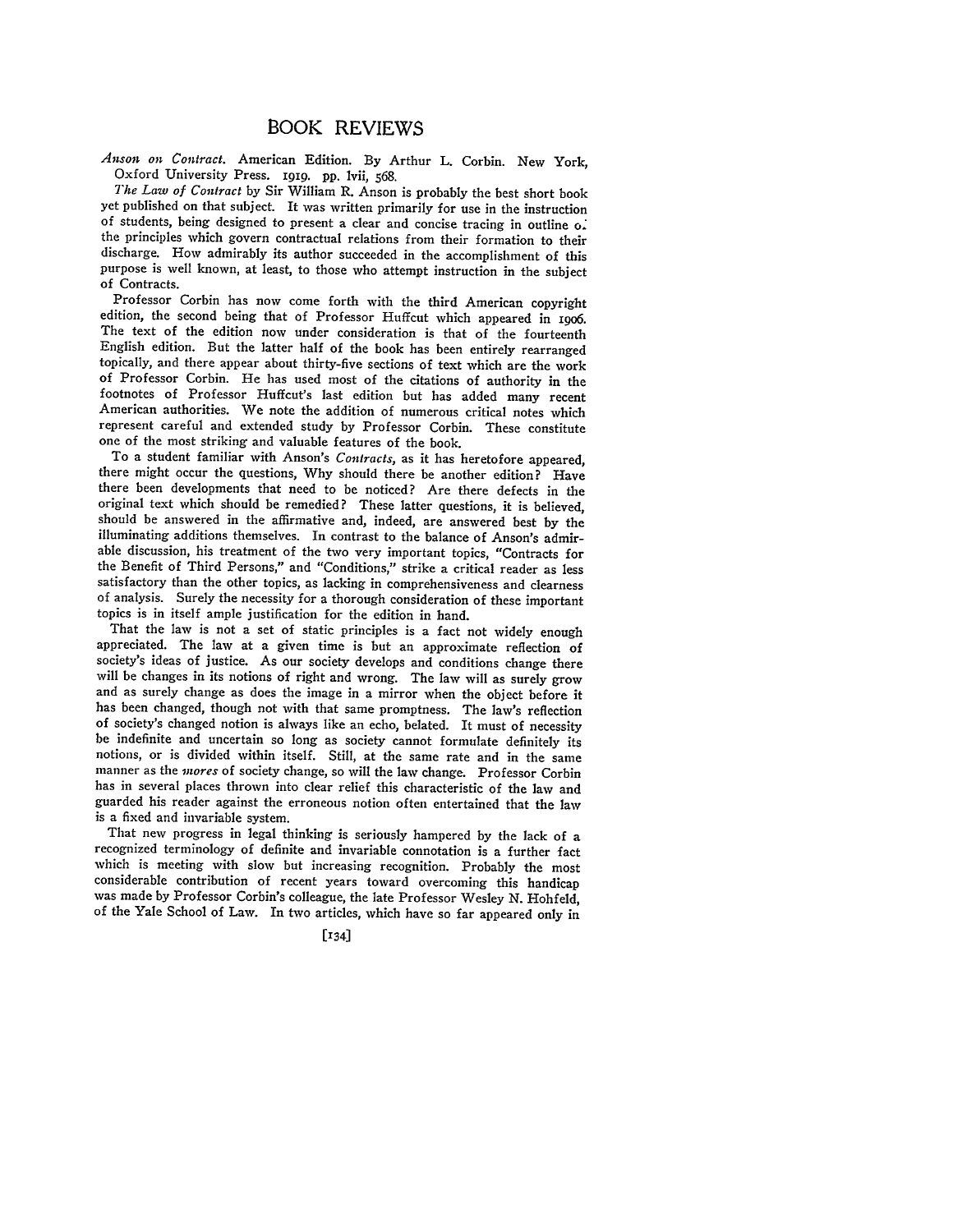(1913) **23** YALE **LAW JOURNAL,** i6 and (1917) **26** YALE LAW **JOURNAL, 710,** Hohfeld pointed out much of the difficulty above referred to. As the chemist has isolated a number of substances which he has termed "elements" and has shown all the complex substances which appear around us in the material world to be composed of these elements, or combinations of them, and to be capable of being disassociated, so did Professor Hohfeld find that all of our complex legal conceptions are made up of aggregates, often variable, of simpler fundamental conceptions. He reached a point where he found conceptions which defied further analysis. The term "right," he concluded, should connote an idea of the basic or fundamental, such as is embodied in chemistry in the terms hydrogen, oxygen or sulphur. Sulphuric -acid is a complex substance made up of the elements hydrogen, oxygen and sulphur. So Professor Hohfeld concluded, such a jural conception as "property" or "legal title" is made up of an aggregate of simpler jural conceptions, often variable, namely, rights, privileges, powers, immunities, their correlatives and their opposites. He expressed his analysis in the following scheme of jural correlatives and opposites:

| Correlatives | right    | privilege | power      | immunity   |
|--------------|----------|-----------|------------|------------|
|              | duty     | no-right  | liability  | disability |
| Opposites    | right    | privilege | power      | immunity   |
|              | no-right | dutv      | disability | liability  |

He showed by reference to well-known legal works and court decisions that so simple a term as "right" has been used in a half dozen different senses and oftentimes with little or nothing to indicate which meaning was intended to be conveyed **by** the term, or that the user was aware of the unfortunate looseness in the use of it. At one time "right" is used in its proper sense, as the correlative of "duty"; again it is used when "privilege" or "power" or "immunity" would go far to add to clarity and precision. Such a complex conception as "legal title" will be used to describe the jural relation of one who acquires what is commonly termed "absolute property" in a physical res, as well as that jural relation which exists in one who acquires as purchaser a *res* by virtue of a contract induced by fraud. The same term is used of one who acquires a *res* under a contract of sale containing one or more restrictive covenants. And yet again the term employed of a principal after he has delivered possession of a chattel to an agent with power to sell. If these and other jural relations which are frequently described by the same term are analyzed, it is easily seen that they are very different in content. The fallacies of a syllogism in whose premises the apparently common term marks variant content need no elucidation. **If** we are to make progress in clearness of legal thought, then, we must eschew the use of terms of such variable connotation and adopt a terminology which embodies definiteness and constancy of connotation. It is, indeed, one of the many meritorious features of Professor Corbin's book that he has embodied in 'it Professor Hohfeld's terminology and analytical method. He has generally done this by means of critical footnotes, the value of which it would be hard to overestimate. Occasionally, however, he finds it necessary to insert entirely new sections, as in Sections 37a, 274a, 373, 385, 386 and **401.** For this purpose and for the further purpose of making necessary supplements and corrections in the text, he has also inserted several valuable new sections dealing with the general subjects, "Infants," "Contracts for the Benefit of Third Persons," and "Conditions." The problems in these topics are well analyzed and the rules stated with admirable clearness and conciseness.

Another merit of Professor Corbin's book, which deserves notice, is a result of his adoption of the analytical method of attack above referred to. In